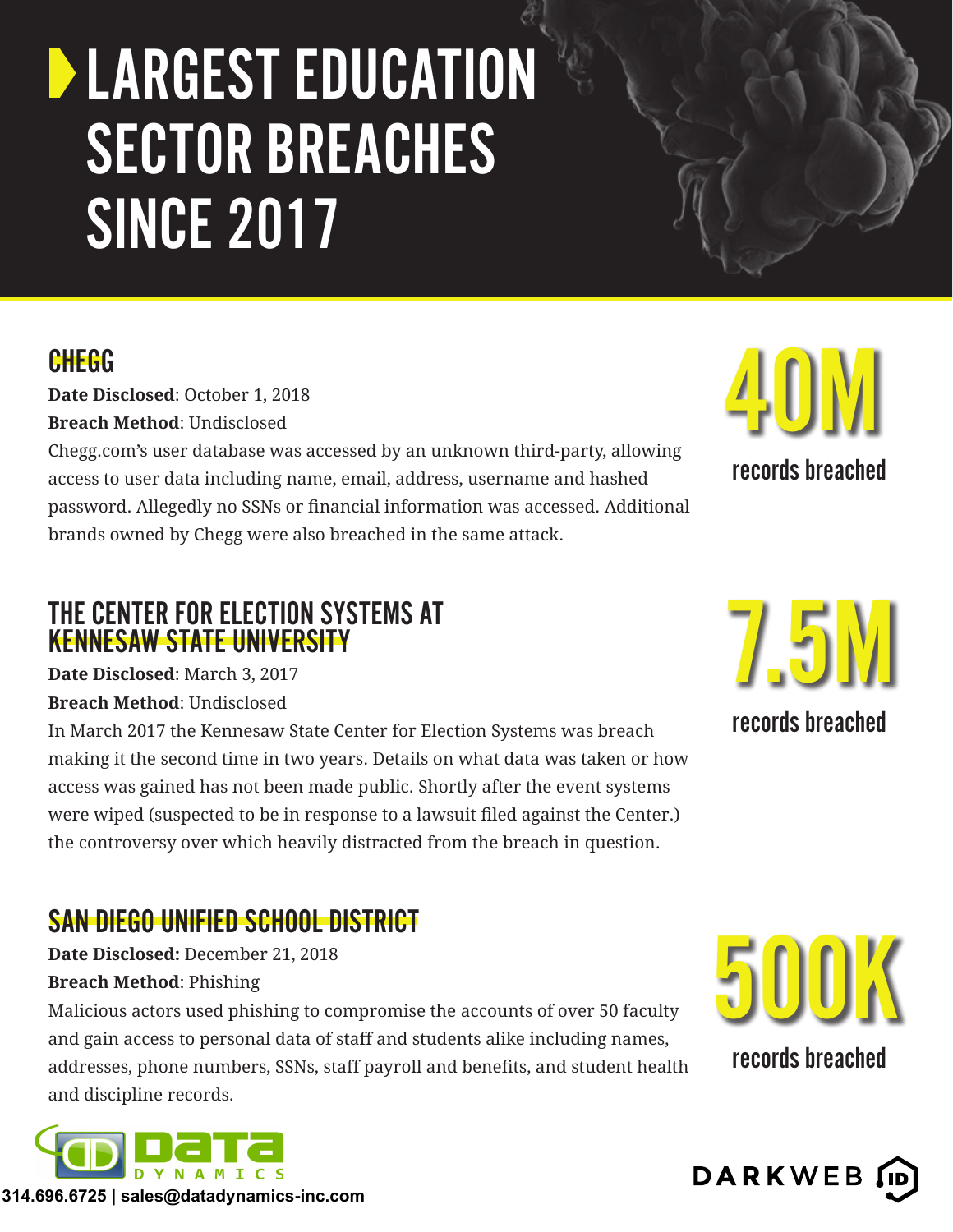## EDUCATION SECTOR BREACHES

#### ADVANCED LAW ENFORCEMENT RAPID RESPONSE TRAINING, TEXAS STATE UNIVERSITY

**Date Disclosed**: July 3, 2018 **Breach Method**: Negligence

ALERRT is an active shooter training center for law enforcement. In 2018 a database of law enforcement officers was uploaded to an organization web server with no security or password protection. The database contained names, cell phones, work addresses, emails and other personal data of thousands of instructors and law enforcement officers, among other data can only be described as "confusing" for being stored such as last four numbers of SSNs, full emails sent to trainees which contained various PII.

#### BROWARD COLLEGE

**Date Disclosed**: January 10, 2018 **Breach Method**: Phishing

Several employees fell victim to a phishing scam allowing fraudsters access to a database containing names, dates of birth, addresses, SSNs, financial account details, credit card numbers, and driver's license numbers.

#### UCLA

**Date Disclosed:** August 5, 2017 **Breach Method**: Undisclosed In 2017 an unauthorized party gained access to a university server containing student personal data. UCLA was not forthcoming with information on how the attack occurred or what data was compromised if any.



records breached



records breached



**DARKWEB** 

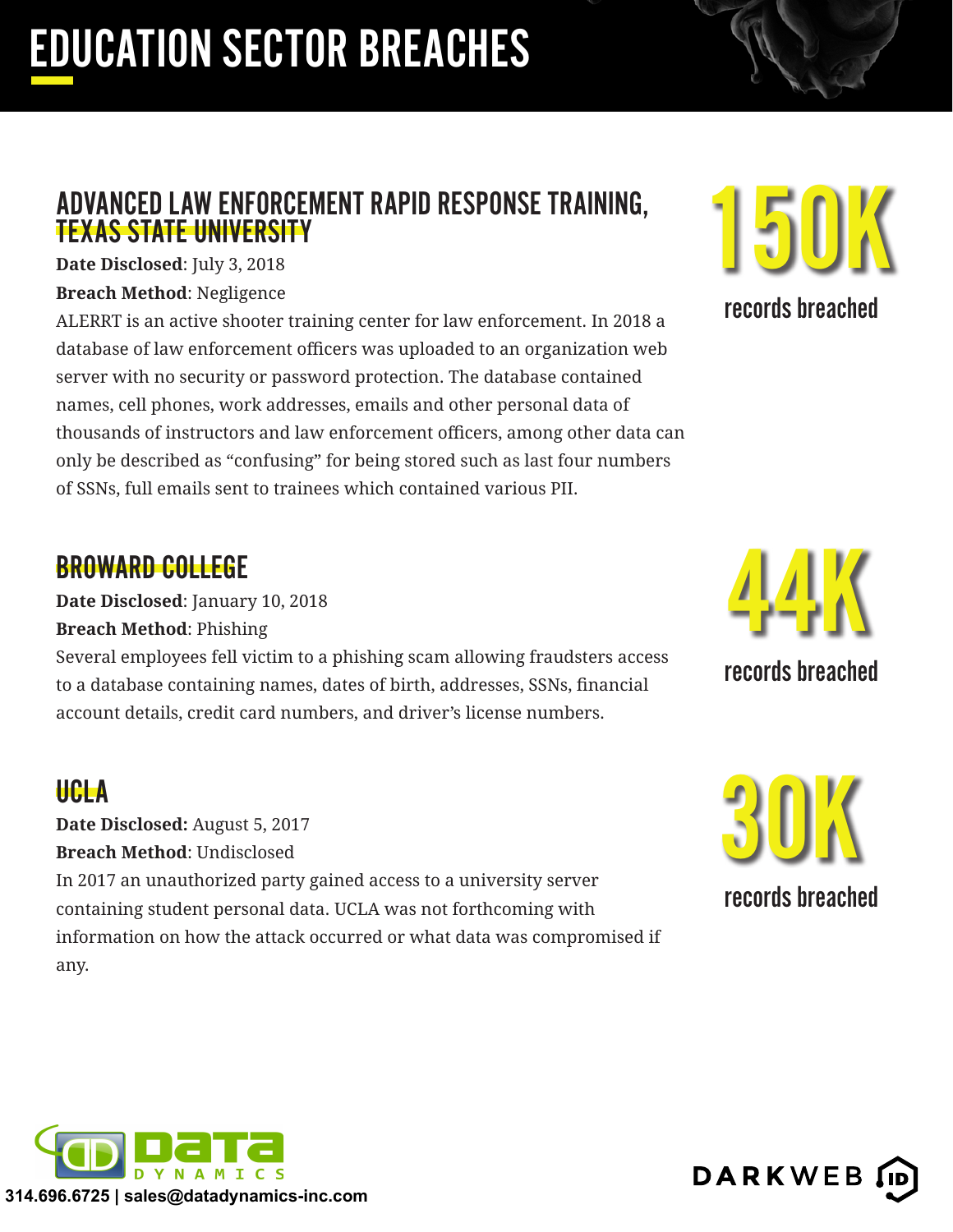## EDUCATION SECTOR BREACHES

#### THE UNIVERSITY OF OKLAHOMA

**Date Disclosed:** June 14, 2017 **Breach Method**: Negligence

The University of Oklahoma had educational records dating back to 2002 on a campus file-sharing network with little to no privacy or security settings, violating federal law. The records contained names, SSNs, financial aid information and grades.

29K

records breached

26K

records breached

#### PURDUE UNIVERSITY

**Date Disclosed**: July 13, 2018 **Breach Method**: Negligence An employee from Purdue's Financial Aid department emailed the parent of a prospective student a list of names, SSNs, and birthdays for other applicants.

#### STANFORD UNIVERSITY

**Date Disclosed**: December 4, 2017 **Breach Method**: Misconfiguration A student staff member of the Stanford Daily was able to access sexual assault reports and promptly reported it. During the response to this event IT discovered an unprotected file containing names, birthdates, SSNs and salary for 10,000 non-teaching employees.

# 10K

records breached

#### SOUTH WASHINGTON COUNTY SCHOOL DISTRICT

**Date Disclosed:** August 17, 2017 **Breach Method**: Negligence

Mass "back-to-school" emails were sent out containing a document with names, grades, id numbers, emails, addresses, phone numbers, bus routes, pick up and drop off, and schools of attendance for district students.